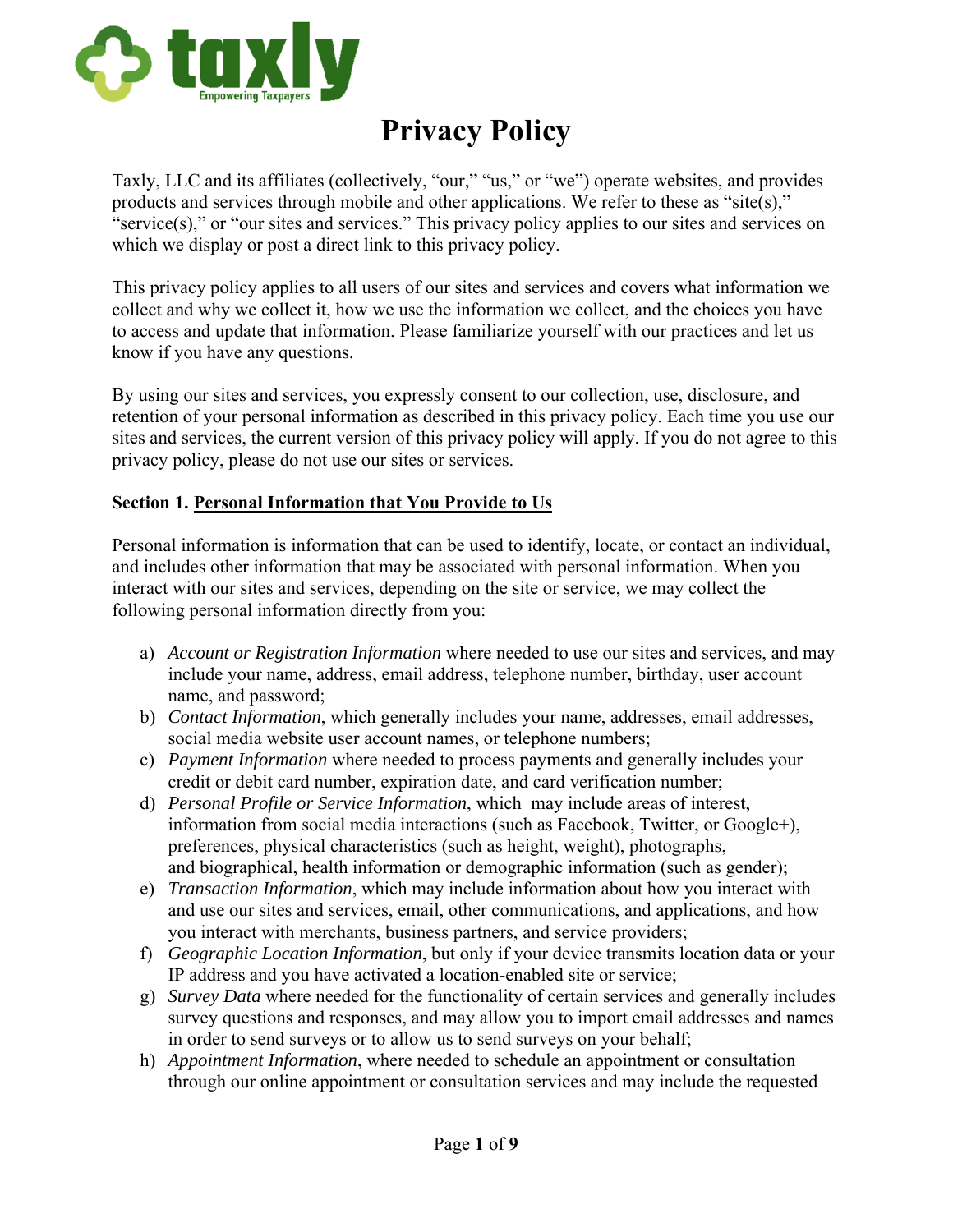appointment information, which may be linked with health or legal information that you choose to provide to us;

- i) *Access to Your Data*, but only if you use certain services, interactive tools, or authorize us to retrieve information from another database, user, or other third-party on your behalf, such as integrating a practice management system with your services; and
- j) *Your Submissions*, which generally includes information you voluntarily provide through free form text boxes, forums, document upload, or data retrieval or import;

In each of the above instances, you will know what personal information we collect through our sites and services because you voluntarily and directly provide it to us.

# **Section 2. Other Information We Automatically Collect through Cookies and Other Technologies**

We or our third-party service providers may collect and store certain technical information when you use our sites and services. For example, our third-party service provider may receive and automatically collect information about your computer and browser, including, for instance, your IP address, browser type, domain name from which you accessed the site or service, device size and other software or hardware information. If you access our sites and services from a mobile or other device, we may collect a unique device identifier assigned to that device (UDID), type of device, general GPS location, or other transactional information for that device in order to serve content to it and to improve your experience in using the sites or services.

In addition, we or our third-party service providers may collect information about how you use of our sites, including but not limited to, the date and time you visit the sites, the areas or pages of the sites that you visit, the amount of time you spend viewing the sites, the number of times you return to the sites, visits to sites outside our network, preferred language, and other clickstream data.

# **2.1. Cookies**

We or our third-party service providers may use cookies and other tracking technologies (including browser cookies, pixels, beacons, mobile application identifiers, and Adobe Flash technology) to help us recognize you across different sites and services, improve your experience, increase security, and measure use and effectiveness of our services. You can control cookies through your browser settings and other tools. For more information about our use of cookies, please read our Cookie Policy.

By visiting our sites and services, you consent to the placement of cookies and beacons in your browser and HTML-based emails in accordance with this privacy policy and our Cookie Policy.

# **Section 3. Our Legal Bases for Processing**

We will only collect and process personal information, including sharing it with third-parties, where we have a legal basis for such collection and processing. We rely on several legal bases, including: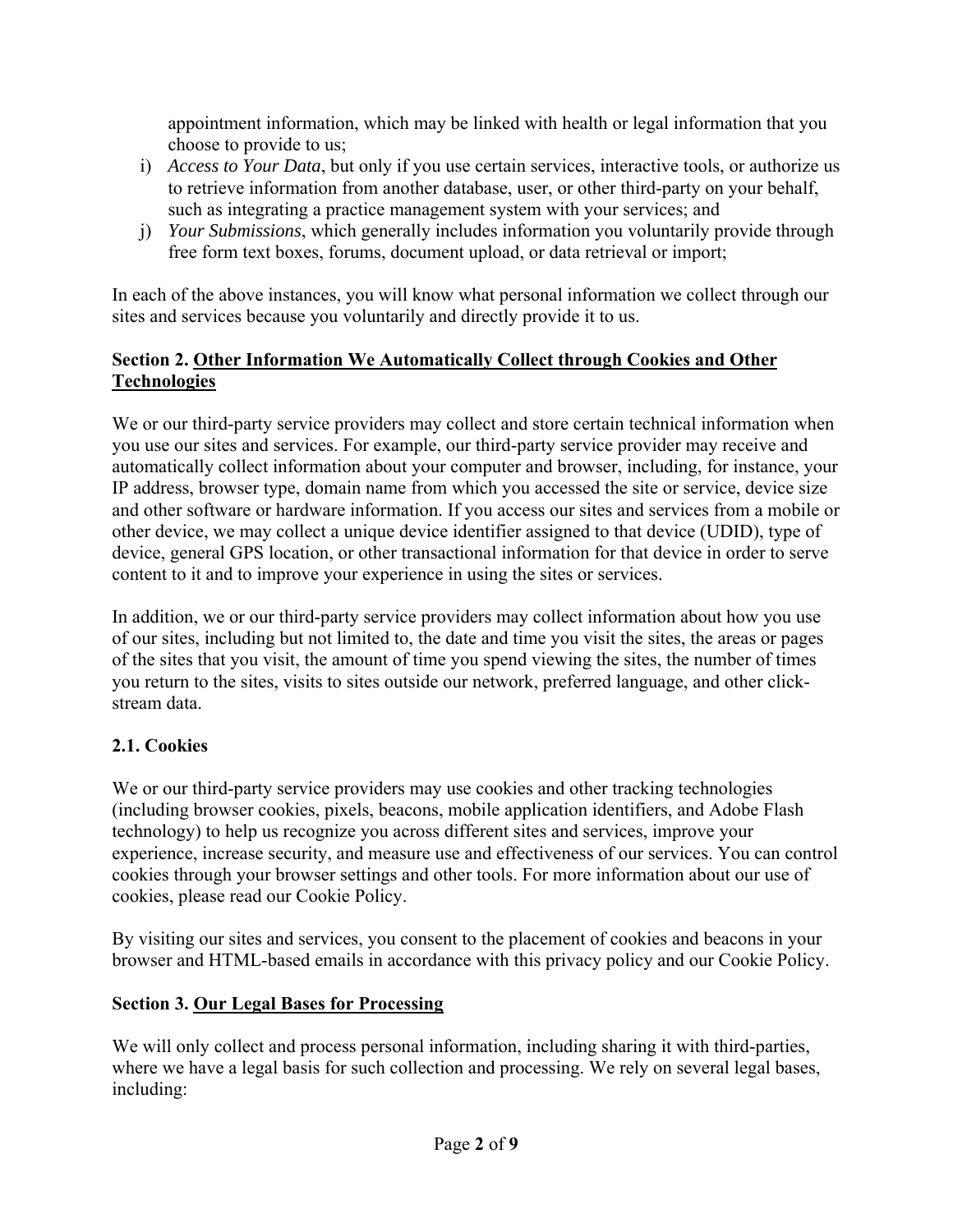- a) Our legitimate interests in providing and improving our sites and services;
- b) Our legitimate interests in keeping our sites and services safe and secure;
- c) Our third-party service providers' legitimate interests as described in "Other Information We Automatically Collect Through Cookies and Other Technologies" above;
- d) Your consent to the processing of your personal information, which you can revoke at any time;
- e) Where the processing of personal information is necessary for the performance of a contract to which you are a party to, such as our Terms of Use, Service Agreement, and License Agreement;
- f) Where the processing of your personal information is required to protect your vital interests or those of another person, such as other users of our sites and services; and
- g) Where the processing of personal information is necessary to comply with a legal obligation such as a law, regulation, search warrant, subpoena, or court order.

#### **Section 4. How We Use Personal Information**

#### **4.1. Personal Information that You Provide to Us**

We may use the personal information that you provide in one or more of the following ways:

- a) To carry out our obligations arising from your purchase of, or subscription to, our services or any other contract entered into between you and us;
- b) To enable site features such as geographically specific pricing or logging, and retrieving and providing analysis of data;
- c) To send you important notices, such as communications about changes to your account, and our sites' and services' terms, conditions, or policies;
- d) To process payments and to send you emails, invoices, receipts, notices of delinquency, alerting you if we need different or updated payment card information or other communications in connection with processing and collecting payments;
- e) To solicit input and feedback to improve our sites and services and customize your user experience;
- f) To enable you to communicate with other site or service users via private messaging or other service specific communication channels;
- g) To contact you via email, telephone, text or chat in a manner required by law;
- h) To meet contractual obligations;
- i) To send you reminders, technical notices, updates, security alerts, support and administrative messages, and service bulletins;
- j) To inform you about new products or promotional offers, or other opportunities which we feel will be of interest to you, and to provide advertisements to you through our sites, email messages, text messages, applications, or other methods of communication;
- k) To manage our sites' and services' administration, forum management, or fulfillment;
- l) To provide customer service and technical support;
- m) To administer surveys, sweepstakes, giveaways, contests, or similar promotions or events sponsored by us or our partners;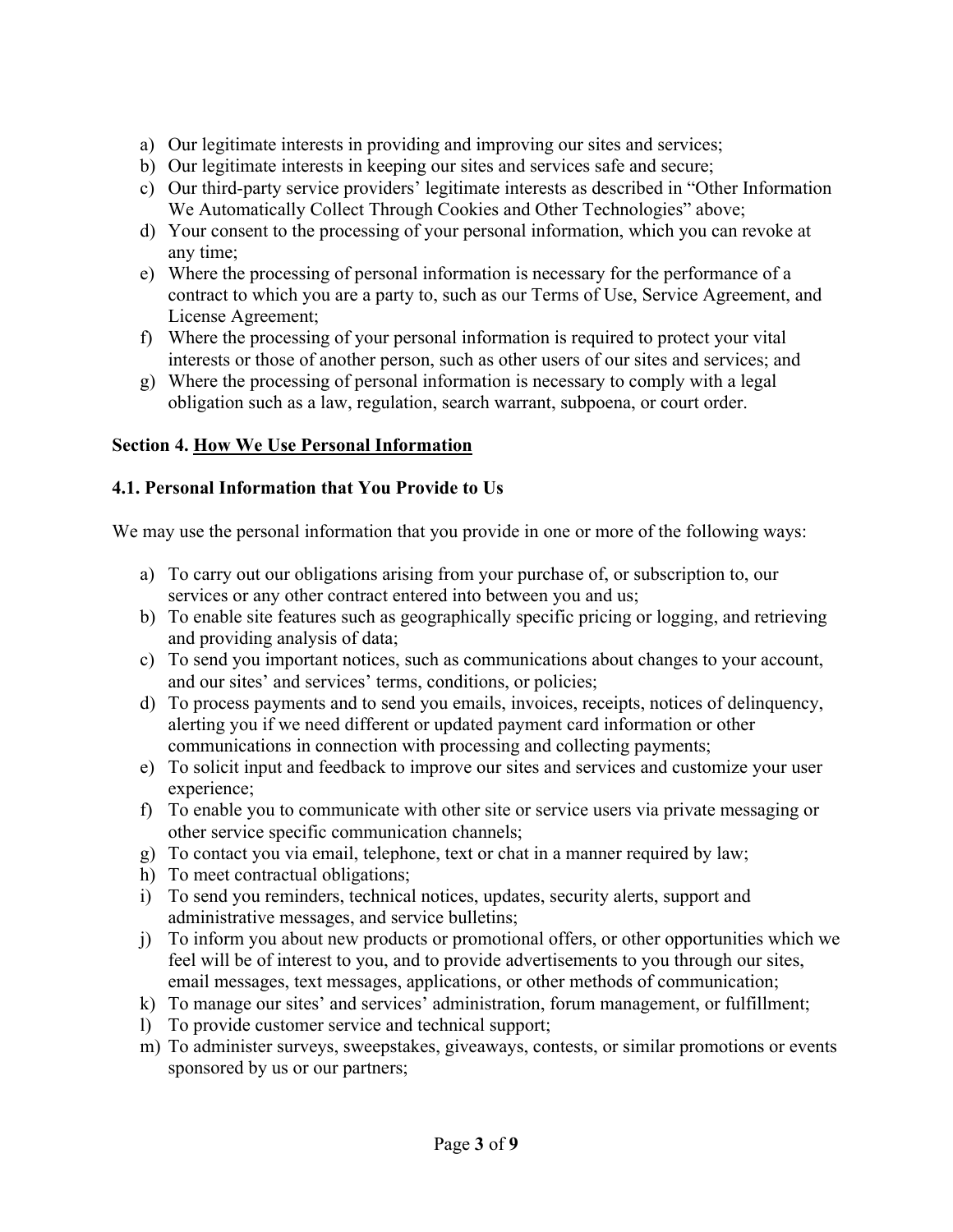- n) To prevent fraud or potentially illegal activities, enforce our sites' Terms of Use, or to comply with applicable law;
- o) For internal purposes such as auditing, data analysis, and research to improve our products, services, and communications;
- p) To allow you to apply for a job or sign-up for special offers from third-parties through our sites and services;
- q) To help you contact or schedule an appointment with a legal professional listed in one of our directories and to remind you of upcoming or follow-up appointments;
- r) To perform services in conjunction with interactive tools, such as integrating practice management systems, or making a referral; and
- s) To run (or authorize third-parties to run) statistical research on individual or aggregate trends.

In addition to the uses described above, we may use personal information that we collect for other purposes that are disclosed to you at the time we collect the information, or with your consent.

#### **4.2. Other Information We Automatically Collect Through Cookies and Other Technologies**

We may use information collected from you through cookies and other tracking technologies in one or more of the following ways:

- a) To remember you when you return to our sites;
- b) To understand and analyze trends, to monitor usage, and learn about user behavior;
- c) To gather demographic information about our user base as a whole;
- d) To customize ads, content, or offers on our sites and services; and
- e) To conduct market research and measurement in order to improve our sites, content, and services and to make our sites, content, and services more useful for users.

#### **Section 5. Sharing Personal and Non-Personal Information**

We may share your personal information with third parties in the following circumstances:

- a) When we engage third-parties to perform services on our behalf, such services include maintenance, hosting, data storage, security, analytics and data analysis, payment processing, marketing, email and text message distribution, customer service, and surveys and sweepstakes;
- b) When you communicate with us by email, submit an online form through our sites and services, request a quote or information, purchase a product or service, or otherwise submit a request through our sites and services, the personal information you provide may be shared with third-parties to process or respond to your request, provide you with the products or services you requested, or complete a transaction, including a third-party broker, aggregator, or other referral service to share or sell your information to a lender, dealer, or other financial institution in connection with your online request.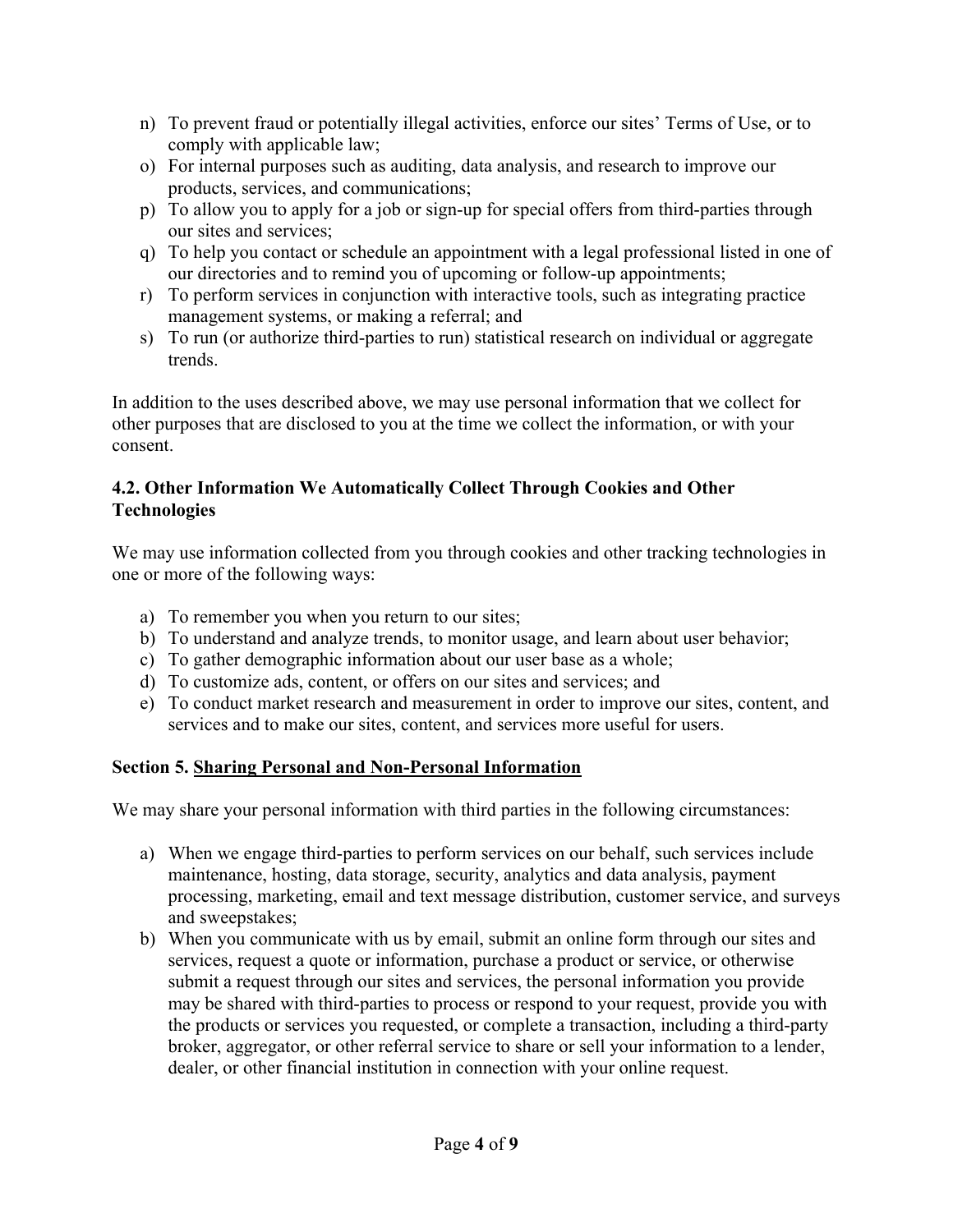- c) When you schedule an appointment with a legal professional, we may share your contact data with such legal professional;
- d) Where necessary to operate our sites and services, your personal information and the contents of all of your online communications on or through our sites and services may be accessed and monitored:
	- i. To satisfy any applicable laws or regulations,
	- ii. To defend ourselves in litigation or a regulatory action,
	- iii. In order to protect the rights or property of Taxly, LLC and any of our subsidiaries and corporate affiliates, including to enforce our sites' or services' Terms of Use.
	- iv. When we have a good-faith belief that we are required to disclose the information in response to legal process (e.g., a subpoena, court order, or search warrant),
	- v. Where we believe our sites and services are being used in the commission of a crime, including to report such criminal activity or to exchange information with other companies and organizations for the purposes of fraud protection and risk management, and
	- vi. When we have a good-faith belief that there is an emergency that poses a threat to the health or safety of you, another person, or the public generally;
- e) In the event of a merger, acquisition, debt financing, restructure, sale of Taxly, LLC's assets by or with another company, or a similar corporate transaction, we may need to disclose and transfer all information about you, including personal information, to the successor company;
- f) We may share information about you with Taxly, LLC's subsidiaries and affiliates and companies acquired by or merged with Taxly, LLC and its affiliates, including without limitation, to enable such acquired or merged companies to advertise to you products and services in which you may be interested; or
- g) When you register to use a service co-branded by Taxly, LLC and other companies with which we partner, we may share the personal information you provide with such companies; in this instance, both our privacy policy and the partner's privacy policy will apply;

We may share personal information about you for any other purpose(s) disclosed to you at the time we collect your information or with your consent.

Non-personal information may be shared with our partners who referred you to our site(s) and who may use the data for their market research and measurement purpose. User information may also be shared with our partners who help us deliver ads to you on websites not controlled by us; for instance, when we put a pixel on a conversion page on our site and a marketing partner uses that pixel to optimize the traffic that they send to us.

#### **Section 6. User Generated Content, Online Communities and Forums, Profiles, Surveys, Reviews and Ratings**

You may choose to publicly disclose personal information about yourself and others in the course of (i) contributing user-generated content (for instance articles, blogs, surveys, reviews, ratings, or podcasts), (ii) communicating with others in our online forums, communities, or chat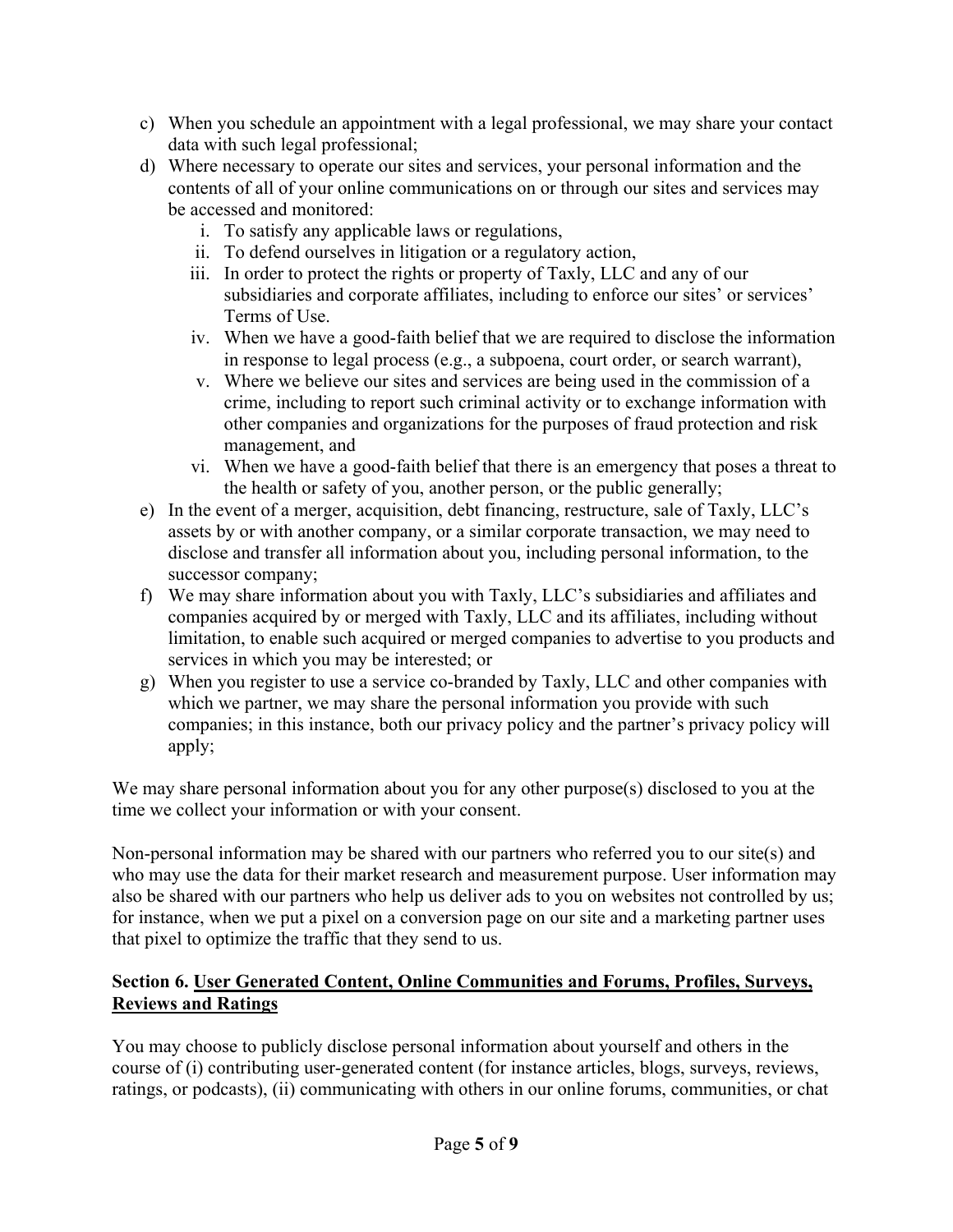rooms, (iii) creating user profiles for public view, or (iv) posting images, photos, or videos. Be aware, information that you voluntarily disclose in any of these areas of our sites or services is unencrypted, public information and, therefore, there can be no expectation of privacy or confidentiality, except if the terms of use of the site or service specifically limit use of the content (for example, we may let you know how such survey and rating responses will be used and if anonymity is an option). Any personal information you submit in the course of interacting in these public activities can be read, collected, or used by other users. Prior to posting in these areas, we encourage you to read the specific site's or service's terms of use, as we are not responsible for the personal information you choose to make public in any of these areas and strongly recommend against sharing any personal health or other sensitive information that could directly or indirectly be traced to any individual, including yourself.

#### **Section 7. Accessing and Updating Personal Information**

We encourage you to keep your personal information up-to-date and accurate. The methods for accessing, viewing, correcting, and deleting your personal information will depend on which sites or services you use and their features. For instance:

- a) To view and change the personal information that you directly provided to us, you can return to the web page on our site where you originally submitted the data and follow the instructions on that web page;
- b) To correct or update your account information, you can log into the site or service where you are registered and navigate to your account;
- c) To close your account, you can log into the site or service where you are registered and navigate to your account; or
- d) To change your email preferences, you can visit the email preferences page for the relevant site or follow the opt-out or unsubscribe instructions included in each email (for more information about email preferences, please see "Email and Other Communications" below).

You can also manage certain aspects of information collection and use, including disabling geolocation, by going to the settings of your mobile device and reviewing the permissions of each application.

Protecting your privacy and security is important and we also take reasonable steps to verify your identity before granting access to your data.

Please be aware that certain records and information will be retained for specific purposes such as legal, payment, accounting, technical, dispute resolution, enforcement of our sites' and services' Terms of Use, or customer service. If you have posted comments or user generated content on our site, we may not be able to delete it. Further, we take no responsibility for removing or editing any of your public activities or any submissions or content that is a result of your public activities. We may reject requests that are unreasonably repetitive or impractical, require disproportionate technical effort, or risk the privacy of others.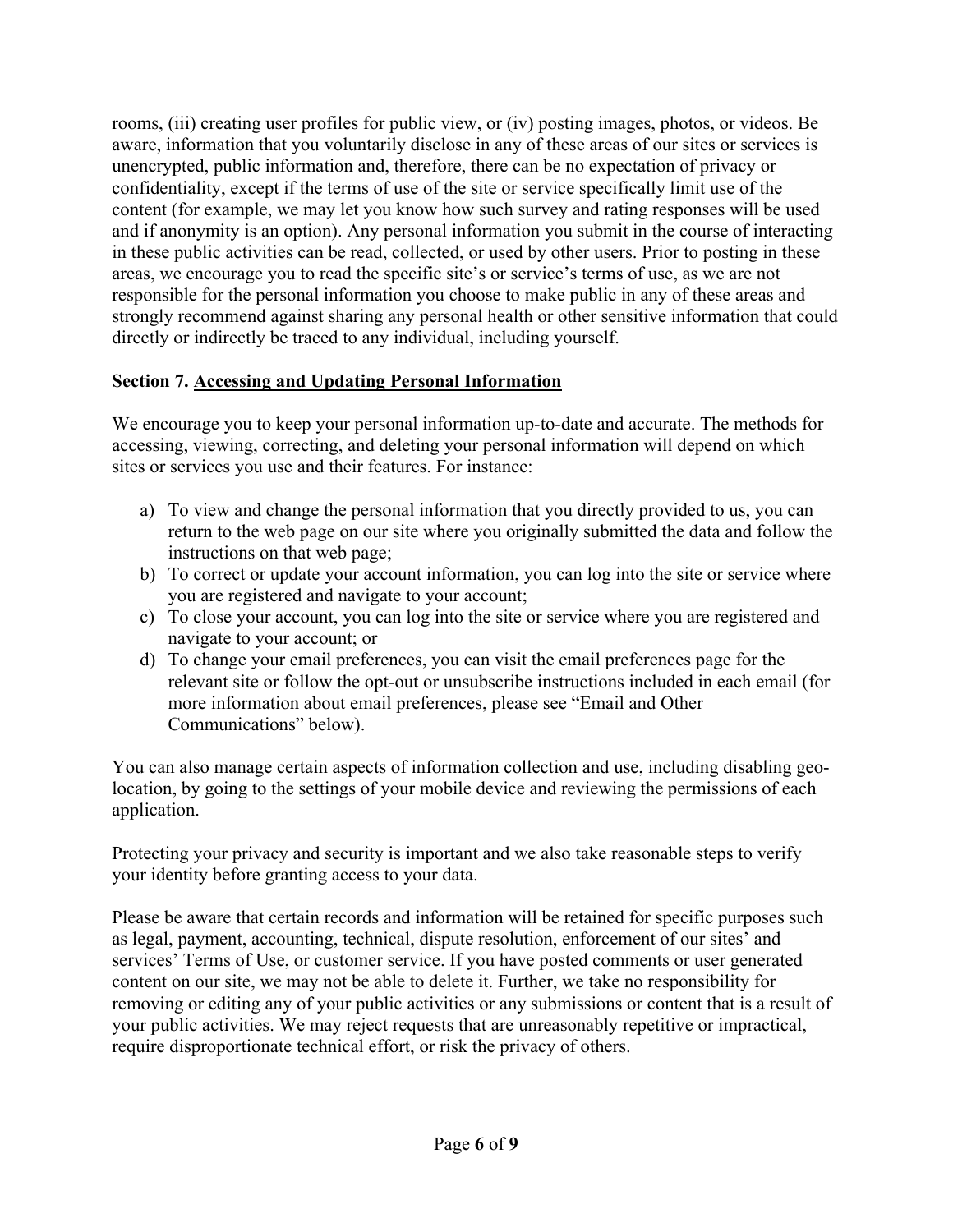#### **Section 8. Storing Personal Information**

We retain your personal information while your account is active or as needed to provide you services. Additionally, we may retain personal information even after your account has been closed if retention is reasonably necessary to comply with our legal or regulatory obligations, resolve disputes, prevent fraud and abuse, enforce our Terms of Use or any other contract entered into between you and us, or if it is not technically feasible to delete your personal information.

#### **Section 9. Email and Other Communications**

Our sites and services may allow us or other users to communicate with you or other users through our in-product instant messaging services, service-branded emails, SMS, and other electronic communication channels.

#### **9.1. Opting Out of Requested Communications**

Requested communications include, for instance, email newsletters and software updates that may be expressly requested by you or which you consented to receive. After you request such communications, you may "opt-out" of receiving them by using one of the following methods:

- a) Selecting the email "opt-out" or "unsubscribe" link, or following the opt-out instructions included in each email communication; or
- b) returning to the web page(s) where you originally registered your preferences and following the opt-out instructions.

#### **9.2. Opting Out of Transactional or Relationship Communications**

Communications that are sent by or on behalf of a user are indicated as being from that user. Communications that are sent by us are indicated as being from us or one of our account or support specialists. Either type of communication may be "real time" communications or communications triggered automatically upon the occurrence of certain events or dates, such as appointment reminders. Email communications received from users and our administrative announcements are often transactional or relationship messages, such as appointment requests, reminders, and cancellations. You may not be able to opt-out of receiving certain email messages, although our services may provide a means to modify the frequency of receiving them.

#### **9.3. Opting Out of General or Promotional Communications**

General communications provide information about products, services, or support and may include special offers, new product information, or invitations to participate in market research. You may opt-out of receiving these general communications by selecting the email "opt-out" or "unsubscribe" link, or by following the opt-out instructions included in each email communication.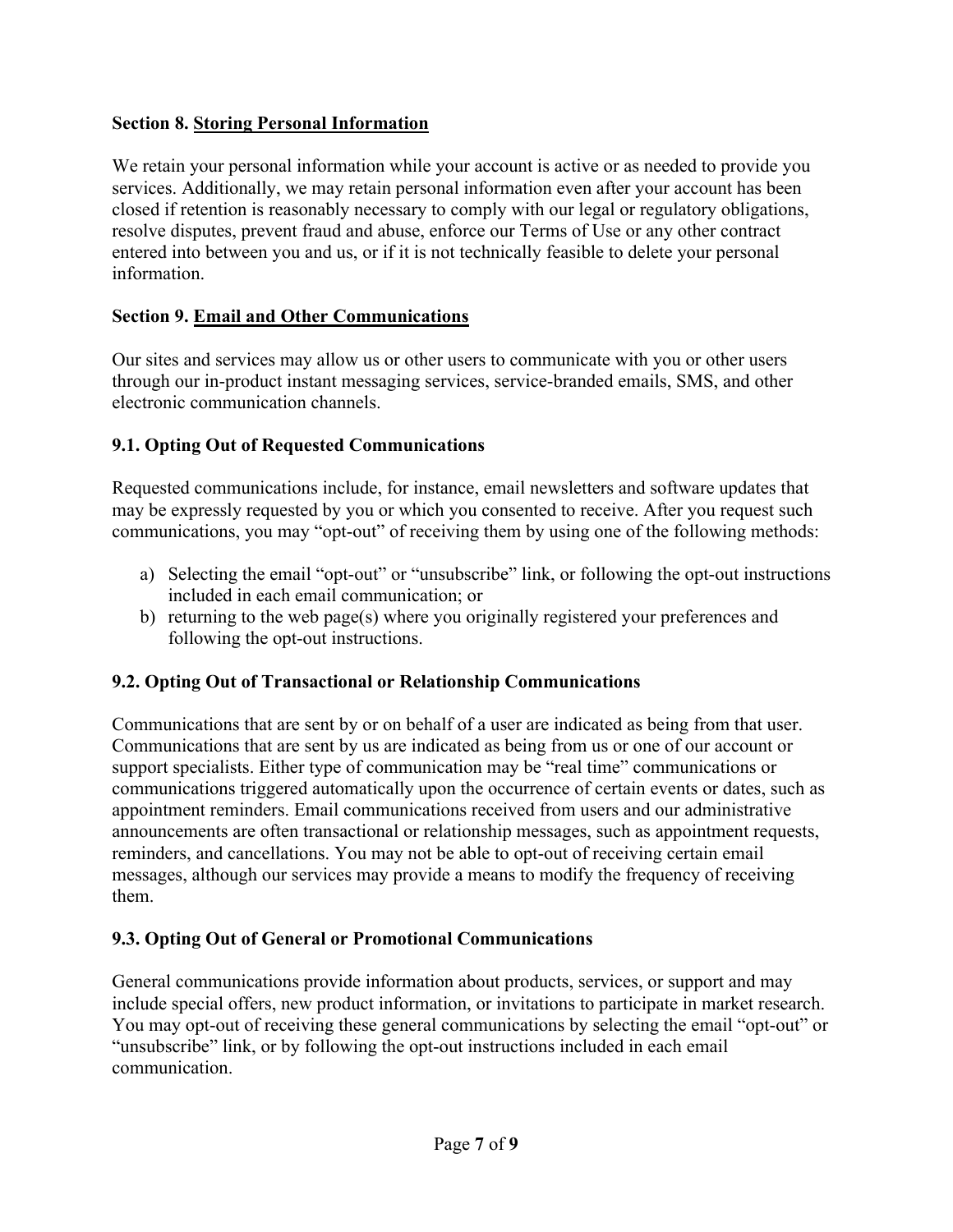#### **Section 10. Protecting Personal Information**

Our company is hosted on the Wix.com platform, a third-party service provider. Wix.com provides us with the online platform that allows us to offer or sell our products and services to you. Your data may be stored through Wix.com's data storage, databases and the general Wix.com applications. They store your data on secure servers behind a firewall. See Wix.com's Privacy Policy for more information.

All direct payment gateways offered by Wix.com and used by our company adhere to the standards set by PCI-DSS as managed by the PCI Security Standards Council, which is a joint effort of brands like Visa, MasterCard, American Express and Discover. PCI-DSS requirements help ensure the secure handling of credit card information by our store and its service providers.

It is important to remember, however, that no system can guarantee 100% security at all times. Accordingly, we cannot guarantee the security of information stored on or transmitted to or from our services. We cannot assume responsibility or liability for unauthorized access to our servers and systems. When disclosing any personal information, you should remain mindful of the fact that it is potentially accessible to the public and, consequently, can be collected and used by others without your consent. Thus, you should carefully consider if you want to submit sensitive information that you would not want disclosed to the public and should recognize that **your use of the Internet and our sites and services is solely at your risk**. You are ultimately responsible for maintaining the secrecy for all your personal information.

#### **Section 11. Linked Websites and Services**

Our sites and services may link to other sites or services operated by our affiliates or thirdparties, and may carry advertisements or offer content, functionality, newsletters, contests or sweepstakes, or applications developed and maintained by third-parties. We do not exercise control over third-party sites or services. We are not responsible for the privacy practices of any such third-parties. Once you leave our sites or services via a link, enable a third-party service, or click an advertisement, you should check the applicable privacy policy of the third-party's site or service. The fact that we link to a website or present a banner ad or other type of advertisement is not an endorsement, authorization, or representation of our affiliation with that third party nor is it an endorsement of their privacy or information security policies or practices.

We may also provide social media features on our sites and services that enable you to share personal information with your social network(s) and to interact with our sites and services. Depending on the features, your use of these features may result in the collection or sharing of personal information about you. We encourage you to review the privacy policies and settings on the social media site(s) with which you interact.

#### **Section 12. International Users**

We are headquartered in the United States. Our sites and services are intended for users in the United States and hosted and administrated in the United States or hosted with cloud service providers who are headquartered in the United States and in other countries. If you are located